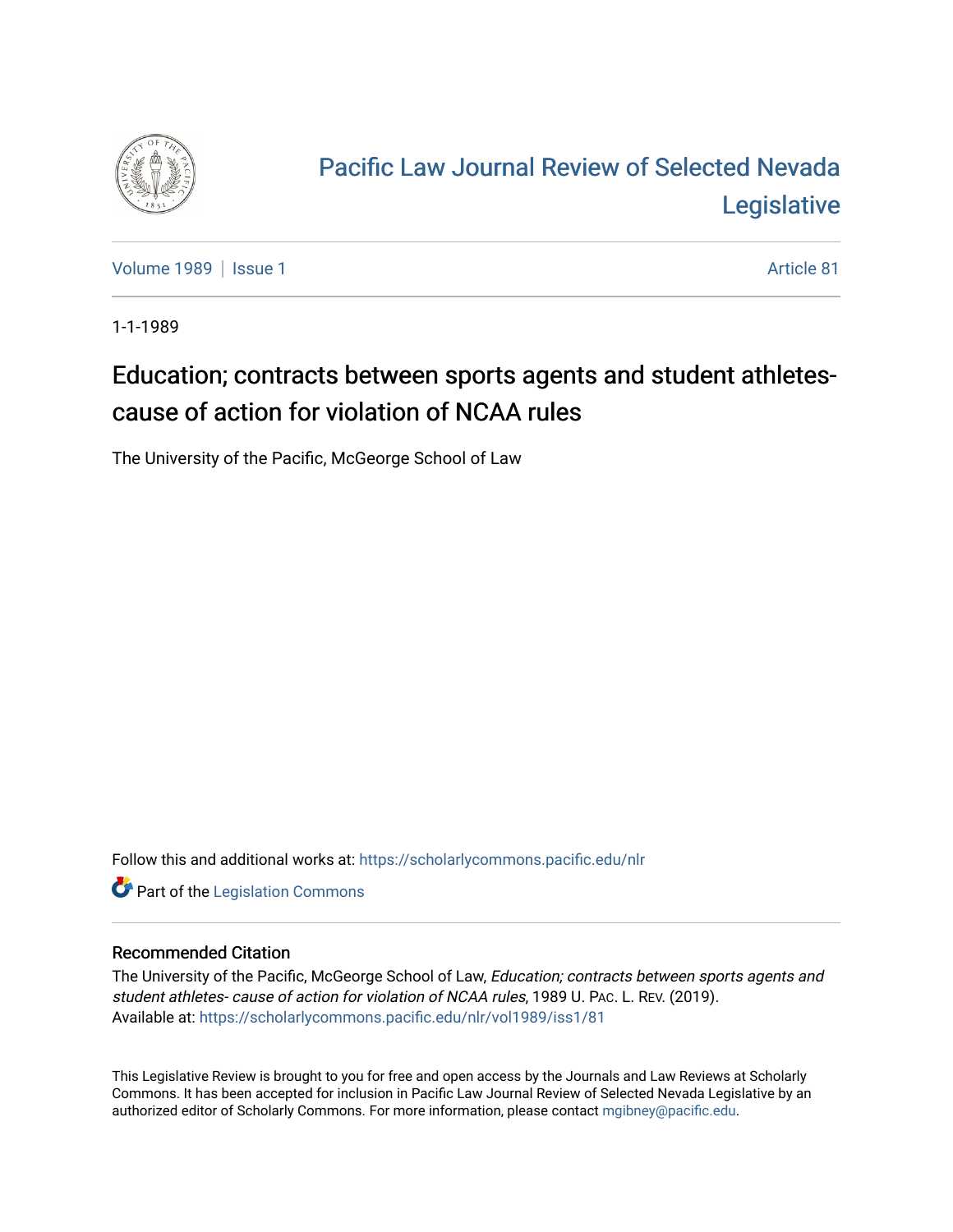## **Education**

## **Education; contracts between sports agents and student athletes-cause of action for violation of NCAA rules**

NEV. REV. STAT.  $\S$  \_\_\_\_\_ (new). AB 563 (Sader); 1989 STAT. Ch. 382

Chapter 382 regulates contractual relationships<sup>1</sup> between student athletes<sup>2</sup> attending a National Collegiate Athletic Association<sup>3</sup> (NCAA) member institution<sup>4</sup> and sports agents.<sup>5</sup> The contract must be in writing, signed by both the athlete and the agent, and notarized.<sup>6</sup> The contract must also contain a warning notice indicating that a student athlete might lose college eligibility by signing a contract.<sup>7</sup> The agent must notify the representatives of the athlete's university of the existence of the contract. 8 Chapter 382 provides that the athlete has a non-waivable right to rescind the contract,<sup>9</sup> and that if the

2. See id. sec. 9, at \_\_ (enacting NEV. REV. STAT. § \_\_\_\_\_\_) (definition of student athlete).

3. See id. sec. 7, at \_\_ (enacting NEV. REV. STAT. § \_\_\_. ) (definition of National Collegiate Athletic Association).

4. *See id.* sec. 6, at \_\_ (enacting NEV. REV. STAT. § \_\_\_\_\_) (definition of institution).

5. *Id.* secs. 10-11, at \_\_ (enacting NEV. REV. STAT. § \_\_\_.\_\_). *See id.*, sec. 8 at \_ (enacting Nev. Rev. Stat.  $\S_{\text{max}}$ ) (a sports agent is a person who solicits a student athlete to enter into a contractual relationship). An attorney acting as legal counsel is exempt from this provision. */d.* 

this provision. *Id.*<br>6. *Id.* sec. 11, at <u>equal tenacting NEV.</u> REV. STAT. <u>\_\_\_</u>,  $\Box$ ). A notarized copy of the contract must be given to the athlete. *Id.* at  $\Box$  $\frac{1}{2}$  contract must be given to the athlete. *Id.* at  $\frac{1}{2}$ .<br>7. *Id.* at  $\frac{1}{2}$ . The warning notice must contain a specified warning in general conformance

with a statutory format. *Id.* 

8. *!d.* There is some ambiquity as to who are the representatives of the university. *!d.*  The language of the warning notice itself seems to provide that the representatives consist of the president and athletic director of the athlete's institution, and the head coach of that institution for each athletic event in which the athlete participates. *!d.* 

9. *!d.* The athlete may rescind the contract by providing written notice to the agent within 20 days of either signing or the notification of the representatives of the institution. *!d.* 

<sup>1.</sup> *See* 1989 Nev. Stat. ch. 382, sec. 3, at \_\_ (enacting NEV. REV. STAT. § \_ (contractual relationship is defined as an agreement to attempt to secure employment as a professional athlete, to provide material assistance in furtherance of the athlete's professional career, or to represent the athlete in furtherance of the athlete's professional career).